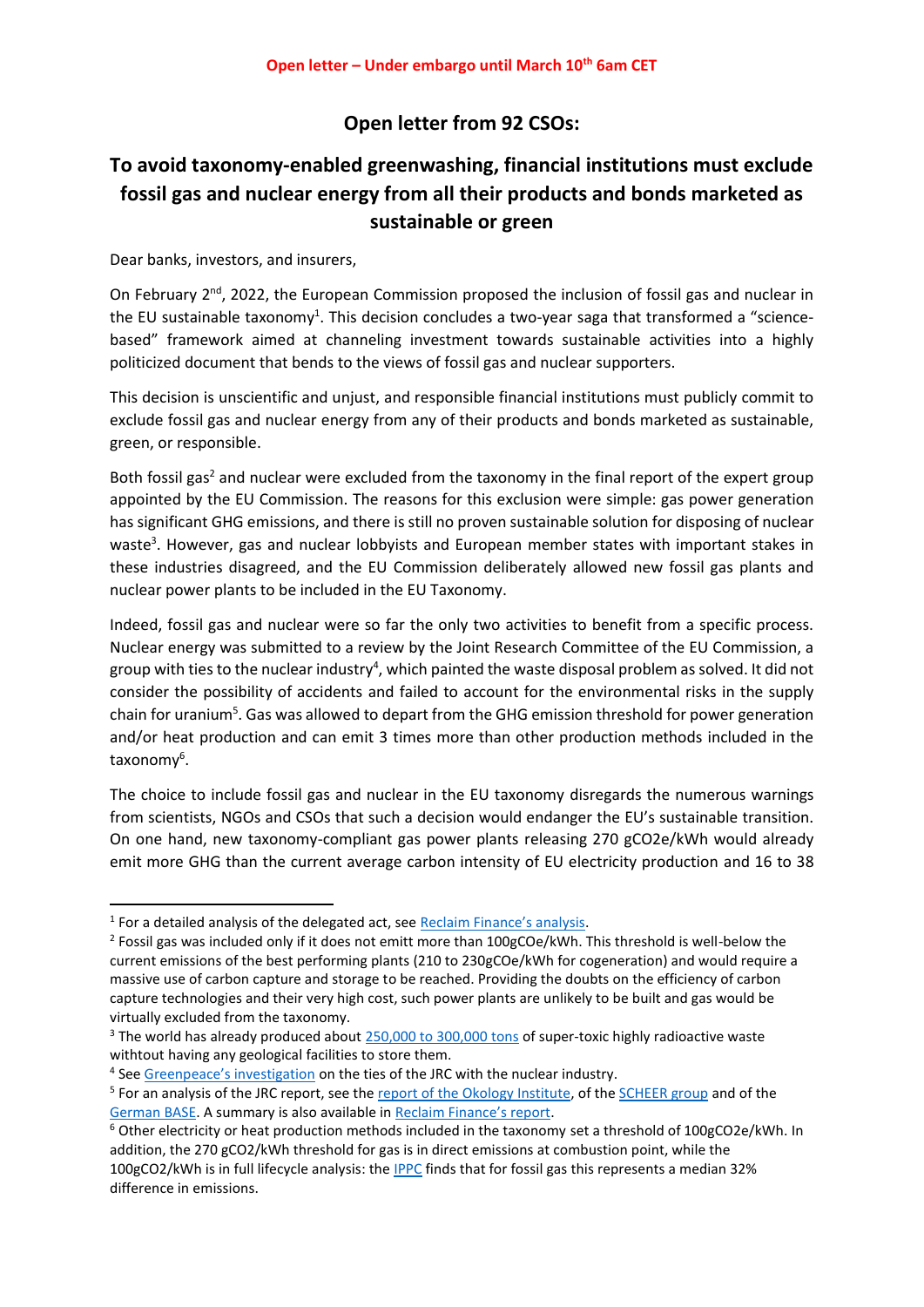times the emissions of onshore wind power<sup>7</sup>, therefore blocking the EU power system from reaching carbon neutrality for decades<sup>8</sup>. On the other, nuclear waste still poses major sustainability problems<sup>9</sup>. In addition, new nuclear reactors will take a long time to start producing electricity, thus requiring the extension of fossil fuel power plants. Both nuclear energy and gas combustion further come with negative impacts on water availability and quality.

By including fossil gas and nuclear in the EU taxonomy after a non-transparent process, the Commission undoes four years of work by EU institutions and expert groups and damages the EU's sustainable finance flagship.

The EU's own Platform on Sustainable Finance, as well as many sustainable finance professionals and groups including the European organization Eurosif and the UN Principles for Responsible Investment<sup>10</sup>, have opposed the Commission's proposal to include fossil gas and nuclear and underlined it would both sap the confidence in the new framework and have detrimental environmental impacts. The EIB President indicated that the European bank will apply its own – more stringent - criteria<sup>11</sup>. The European Consumers' Association (BEUC) summarized this by denouncing "unacceptable institutional greenwashing".

This position is shared by many of those who will be the prime users of the taxonomy: financial institutions. The IIGCC – an investor group made up of more than 370 institutions and with more than \$50 trillion of asset under management – opposed the inclusion of fossil gas, saying that it would "undermine the credibility of the taxonomy as well as the EU's own commitment to climate neutrality by 2050". Several individual financial institutions took similar positions on gas and/or nuclear, like Mirova in France, Achmea or ABP in the Netherlands, Union Investment or GLS in Germany and Raiffeisen Bank International in Austria<sup>12</sup>.

### **The responsibility now lies with financial institutions not to mislead their clients.**

Even if the delegated act requires financial institutions to report their support to fossil gas and/or nuclear separately, Europeans have the right to expect that the sustainable products they are sold do not support fossil gas and nuclear and must not have to verify this themselves. The existing global green bond market excludes fossil fuels and nuclear power, similarly to several green retail finance labels<sup>13</sup> in European countries: the EU taxonomy must not be a pretext to go backwards.

<sup>7</sup> The 270gCO2e/kWh is higher than the one set by the **[European Investment Bank](https://www.eib.org/attachments/thematic/eib_group_climate_bank_roadmap_en.pdf)** for its loans (250 gCO2e/kWh). It is well above the current average carbon intensity of electricity production in Europe (215 gCOe/kWh in 2020 according [to the IEA](https://www.iea.org/reports/european-union-2020) and 226 gCO2e/kWh in 2020 [according](https://ember-climate.org/project/eu-power-sector-2020/) to Ember) and the emissions of renewable energies (e.g. 8 to 83 g for photovoltaic energy and 7 to 16 for

onshore wind energy in Europe in full lifecycle analysis, according to a [recent United Nations study\)](https://unece.org/sites/default/files/2021-10/LCA-2.pdf).

insights/trending/gfjqeFt8GTPYNK4WX57z9g2"to 40 to 50 years.

<sup>10</sup> See [the platform](https://www.euractiv.com/section/energy-environment/opinion/how-to-save-the-scientific-integrity-of-the-eus-green-finance-taxonomy/) by Elise Attal and Jan Vandermosten.

<sup>&</sup>lt;sup>8</sup> The investments required to build a gas-fired power plant generally take more than 10 years ( $9 \text{ to } 10$ 

<sup>17</sup> [years](https://scholarworks.rit.edu/cgi/viewcontent.cgi?article=11105&context=theses) in several North American states, for example) to be amortized, and gas plants operate on average [25-](https://www.researchgate.net/figure/The-age-of-coal-and-gas-fired-power-plants-in-the-European-Union-2012_fig4_279953950) [30 years in Europe,](https://www.researchgate.net/figure/The-age-of-coal-and-gas-fired-power-plants-in-the-European-Union-2012_fig4_279953950) up HYPERLINK "https://www.spglobal.com/marketintelligence/en/news-

<sup>&</sup>lt;sup>9</sup> For more information on the various impacts of nuclear energy on the taxonomy objectives, see the **Platform** [on Sustainable Finance's report](https://ec.europa.eu/info/sites/default/files/business_economy_euro/banking_and_finance/documents/220121-sustainable-finance-platform-response-taxonomy-complementary-delegated-act_en.pdf) and the EEB's [position paper.](https://eeb.org/wp-content/uploads/2022/01/EEB-Paper-Taxonomy-delegated-acts-nuclear-and-gas.pdf)

<sup>&</sup>lt;sup>11</sup> See [Bloomberg's article](https://www.bnnbloomberg.ca/eu-bank-may-refrain-from-bestowing-green-label-on-gas-nuclear-projects-1.1714227) about President Hoyer's opinion on the taxonomy.

 $12$  The CEO of French Mirova has spoken [publicly](https://lessentiel.novethic.fr/blog/people-9/post/si-lon-y-inclut-le-gaz-cest-la-mort-de-la-taxonomie-philippe-zaouati-de-mirova-744) against the inclusion of gas in

the taxonomy. Several German [financial](https://www.forum-ng.org/fileadmin/News/Open_letter_Offener_Brief_Atomkraft_als_Ausschlusskriterium.pdf) players and the [Austrian](https://www.rbinternational.com/de/nachhaltigkeit/aktuelles/rbi-gegen-aufnahme-atomkraft-green-eu-taxonomy.html) RBI have spoken out against the inclusion of nuclear. Dutch [financial](https://fd.nl/opinie/1422443/nederlandse-banken-en-verzekeraars-willen-geen-aardgas-of-kernenergie-in-taxonomie-uhl1caJhyrMj) players - including Achmea, [ABP, ABN](https://www.pensioenfederatie.nl/actueel/nieuws/2022/01-januari/pensioenfederatie-roept-europese-commissie-rekening-te-houden-met-advies-over-taxonomie-van-het-platform-on-sustainable-finance) 

[AMRO](https://www.pensioenfederatie.nl/actueel/nieuws/2022/01-januari/pensioenfederatie-roept-europese-commissie-rekening-te-houden-met-advies-over-taxonomie-van-het-platform-on-sustainable-finance) and Triodos - issued statements against the inclusion of both energies.

The Danish [Folkesparekassen](https://wwfeu.awsassets.panda.org/downloads/225__scientists__financials__cso_open_letter___gas_attack_in_eu_taxonomy___march21_cl_1_1_1.pdf) and Merkur Cooperative Bank have also spoken out against the inclusion of gas.

<sup>&</sup>lt;sup>13</sup> Including the Nordic Green Swan Ecolabel or the French Greenfin label.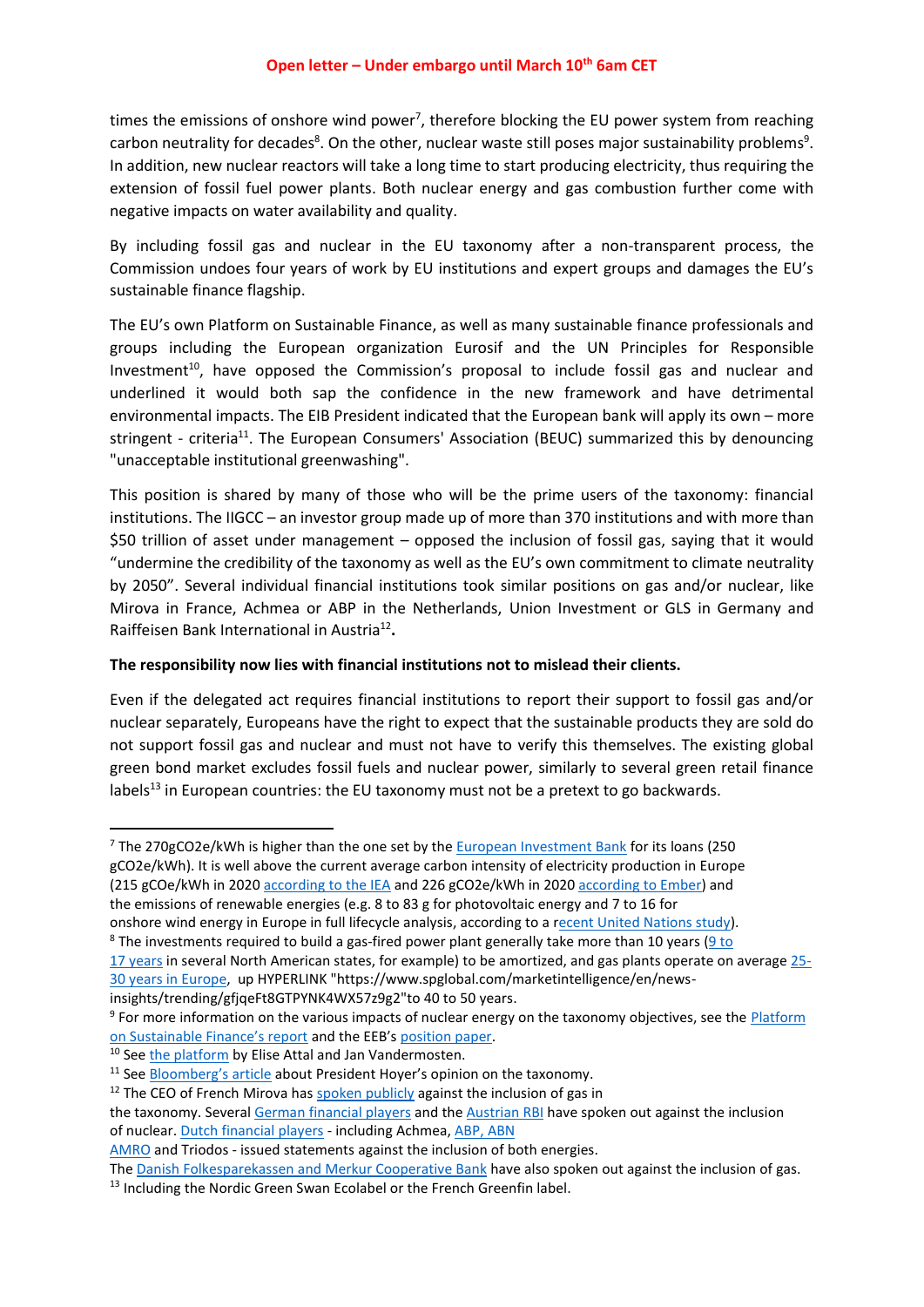**We, NGOs and CSOs ask financial institutions to publicly commit to exclude both fossil gas and nuclear from all their products and bonds marketed as sustainable, green, or responsible.** This notably entails excluding these energies from 'article 9' funds<sup>14</sup>.

Europeans must not be deceived into believing they are supporting the sustainable transition by opting for a climate-aligned taxonomy while unknowingly supporting fossil gas and nuclear development instead.

### **Signatories:**

**1. Urgewald** Regine Richter, Public Finance Campaigner **2. Reclaim Finance** Paul Schreiber, Financial Regulation Campaigner **3. European Environmental Bureau (EEB)** Christian Schaible, Policy Manager **4. Greenpeace France** Florence de Bonnafos, Senior Campaigner **5. Greenpeace Switzerland** Larissa Marti, Sustainable Finance Campaigner **6. Greenpeace Italy** Alessandro Giannì, Campaign Director **7. Greenpeace Espana** Meritxell Bennasar, Taxonomy Head **8. Greenpeace CEE** Jasmin Duregger, Climate and Energy Campaigner **9. Global Witness** Tara Connolly, Senior EU Gas Campaigner **10. CAN Europe** Chiara Martinelli, Director **11. Shareaction** Maria van der Heide, Head of EU Policy **12. Friends of the Earth Europe** Colin Roche, Program Director **13. Les Amis de la Terre France – Friends of the Earth France** Lorette Philippot, Private Finance Campaigner **14. MTVSZ.hu - National Society of Conservationists – Friends of the Earth Hungary** Ákos Éger, Executive President **15. Friends of the Earth US** Kate DeAngelis, International Finance Program Manager **16. Environmental Association "Za Zemiata" - Friends of the Earth Bulgaria** Radostina Slavkova, Climate and Energy Coordinator **17. Friends of the Earth Finland** Tanja Pulliainen, Chairperson **18. ReCommon** Simone Ogno, Finance and Climate Campaigner **19. Fair Finance International**

 $14$  Article 9 fund (SFDR regulation) is defined as "a fund that has sustainable investment as its objective or a reduction in carbon emissions as its objective".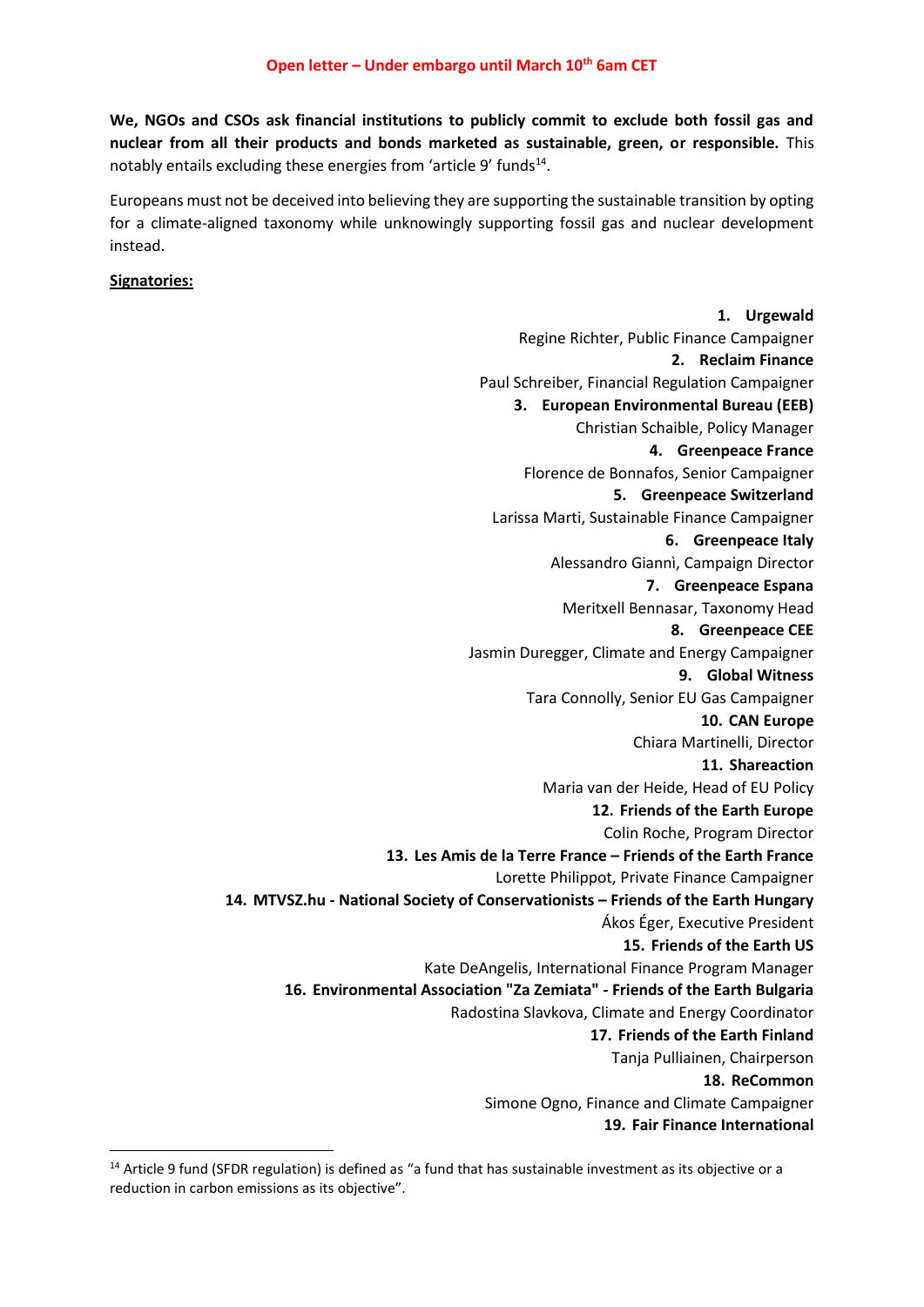Kees Koode, International Coordinator **20. 350.org** Nick Bryer, Associate Director – European Campaigns **21. 350.org Japan** Takayoshi Yokoyama, Leader **22. SumOfUs** Leyla Larbi, Campaign Manager **23. WeMoveEU** Virginia López Calvo, Senior Campaigner **24. ASUFIN** Verónica Rodríguez, Communication Officer **25. Milieudefensie – Friends of the Earth Netherlands** Kauther Yahya, Sustainable Finance Campaigner **26. Amazon Watch** Moira Briss, Climate and Finance Director **27. BankTrack** Johan Frijns, Executive Director **28. CEE Bankwatch** Petr Hlobil, Fossil Fuel Area Leader **29. Change Finance** Shonan Kothari, Campaigns and Communication Officer **30. .ausgestrahlt** Julian Bothe, Nuclear Energy Campaigner **31. The KoalaKolektiv** Karla Koala, activist group **32. Verbraucherzentrale Bremen** Annabel Oelmann, Finance Head **33. Bellona Europe** Lina Strandvåg Nagell, Sustainable Finance & Economy Manager **34. Bellona Germany** Dr. Erika Bellmann, Director **35. The Alliance of Associations Polish Green Network** Maciej Wereszczyński, Energy and Climate Program Coordinator **36. ZERO - Associação Sistema Terrestre Sustentável** Francisco Ferreira, Presidente **37. The Gastivists** Manolis and Ermioni, members of the Gastivitsts **38. Oil Change International** David Tong, Global Industry Campaign Manager **39. The Veblen Institute** Wojtek Kalinowski, Director **40. Revo prosper** Neus Casajuana, Presidente **41. Both Ends** Cindy Coltman, Senior Policy Officer **42. Just Finance International** Wawa Wang, Director **43. Nature & Environment (Natuur & Milieu)**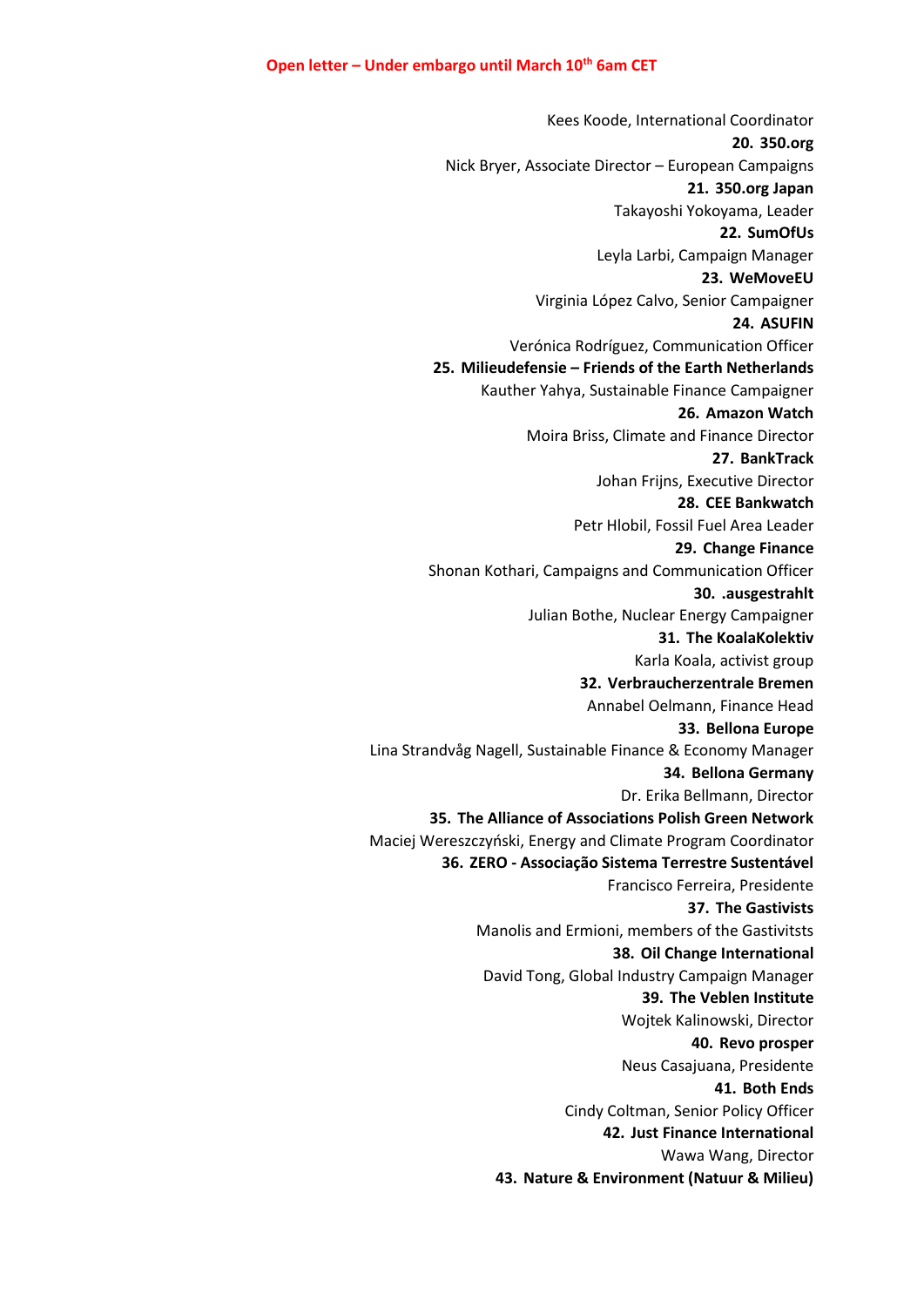**44. Just Share** Hugo Robyn, Director – Climate Change Engagement **45. Global 2000** Patricia Lorenz, Nuclear Energy Campaigner **46. DUH** Constantin Zerger, Energy and Climate Director **47. Climáximo** Joao Costa, Volunteer **48. Bürgerbewegung Finanzwende** Magdalena Senn, Sustainable Finance Campaigner **49. Counter Balance** Xavier Sol, Director **50. Stand.earth** Gary Cook, Global Climate Campaigns Director **51. Corporate Europe Observatory** Belén Balanyá, Climate and Energy Researcher **52. Centre for Transport and Energy** Šimon Batík, Project Coordinator **53. Fundacja EkoRozwoju / The Foundation for Sustainable Development** Krzysztof Smolnicki, Board President **54. Stowarzyszenie Pracownia na rzecz Wszystkich Istot** Diana Maciąga, Climate and energy campaigner **55. Stowarzyszenie Edukacyjno-Kulturalne Wspólna Ziemia** Radosław Sawicki, Board President **56. Opzione Zero** Marino Favaretto, Representative **57. Mekong Watch** Kiguchi Yuka, Director **58. Hiilivapaa Suomi (Coal-free Finland)** Le Vo, Campaign Coordinator **59. Alliance for Future Generations – Fiji** Seru Lavatenalagi, Coordinator **60. Mom Loves Taiwan Association** Gloria K.J Hsu, Board Member **61. Jubilee Australia Research Centre** Dina Rui, Campaigns Director **62. Solutions For Our Climate** Dongjae Oh, Researcher **63. Associazione Bianca Guidetti Serra** Donato Cardigliano, Representative **64. Cedeuam UniSalento** Michele Carducci, Director **65. Ecoistituto della Valle del Ticino** Oreste Magni, President **66. Fairwatch Italy** Monica Di Sisto, Vice-President **67. Associazione spazi popolari** Laura Imperiale, Representative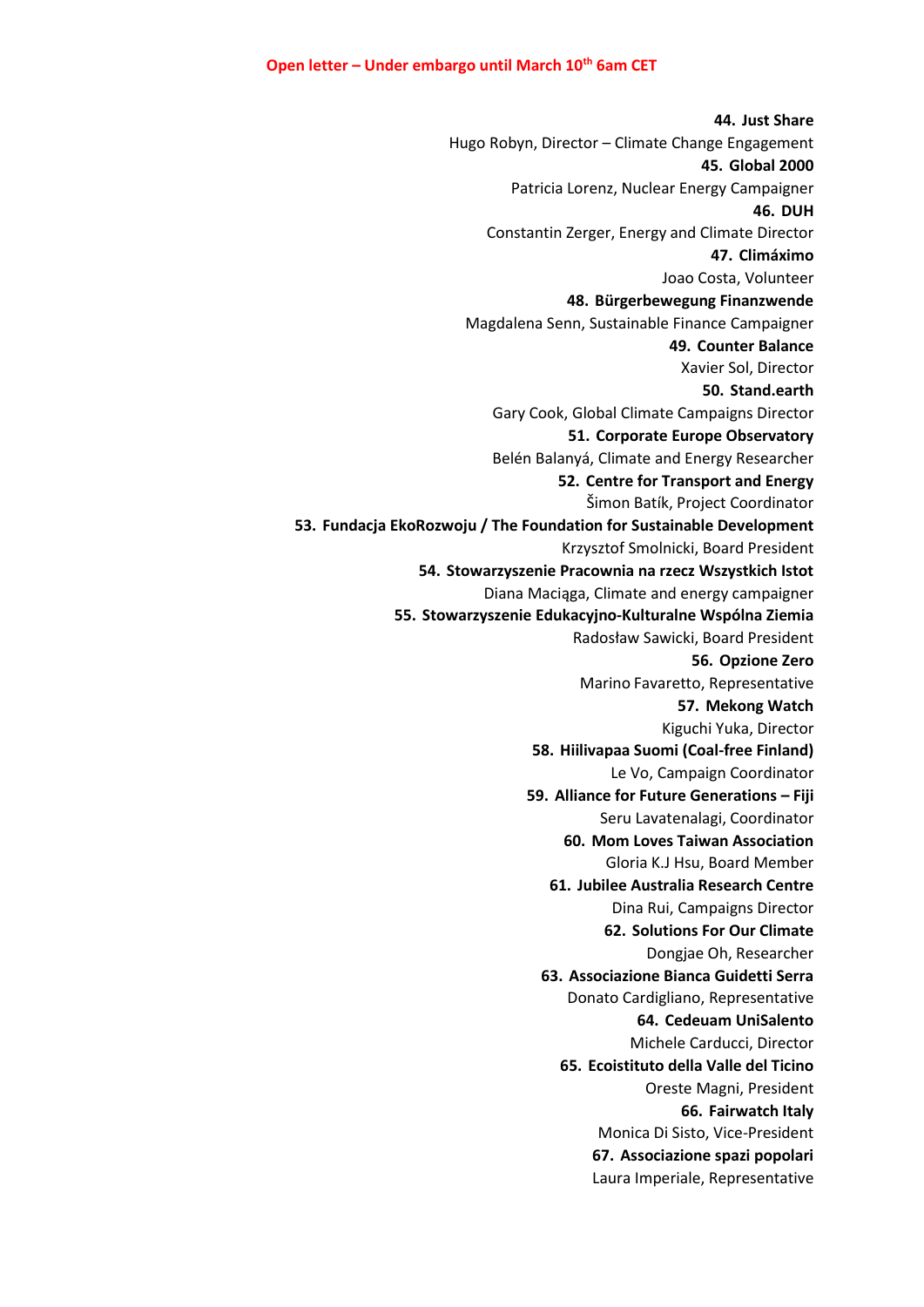**68. Disarmisti esigenti** Ennjo Cabiddu, Activist **69. Legambiente Leverano e della Terra d'Arneo** Fernando Vantaggiato, Representative **70. Coordinamento ravennate "Per il Clima-Fuori dal Fossile"** Giuseppe Tadolini, Coordinator **71. Action Aid Denmark** Magnus Jensen Nielsen, Sustainable Finance Researcher **72. Stowarzyszenie Ekologiczne EKO-UNIA, Poland** Radosław Gawlik, President **73. Re-set: platform for social-ecological change** Kubala Radek, Campaigner **74. Associazione ambientalista Eugenio Rosmann** Claudio Siniscalchi, Representative **75. Facing Finance** Thomas Küchenmeister, Managing Director **76. People of Asia for Climate Solutions** Xiaojun Wang, Executive Director **77. Mani Rosse antirazziste** Rachele Collela, Member **78. Earthlife Namibia** Kohrs Bertchen, Chair **79. Comitati cittadini per l'ambiente** Giovanna Margadonna, Representative **80. COBAS Confederazione Comitati di Base** Vincenzo Miliucci, Member of the National governance **81. Coord.ravennate "Per il Clima - Fuori dal Fossile"** Giuseppe Tadolini, Representative **82. Emergenzaclimatica.it** Angelo Gagliani, Representative of the editorial board **83. Campagna Per il Clima Fuori dal Fossile** Renato Di Nicola, Representative **84. Movimento No TAP/SNAM Brindisi** CosimoQuaranta, Representative **85. Trivelle Zero Molise** Marcella Stumpo, Representative **86. Trivelle Zero Marche** Fabrizio Recanatesi, Representative **87. Fundacion Chile Sustentable** Sara Larrain, Director **88. Open Plan Foundation** Magdalena Klarenbach, Board Member **89. Polish Ecological Club Mazovian Branch** Urszula Stefanowicz, Policy Officer and Project Coordinator **90. Polish Ecological Club East-north brange** Jadwiga Kopeć, Coordinator **91. Forum Ambientalista** Simona Ricotti, Representative